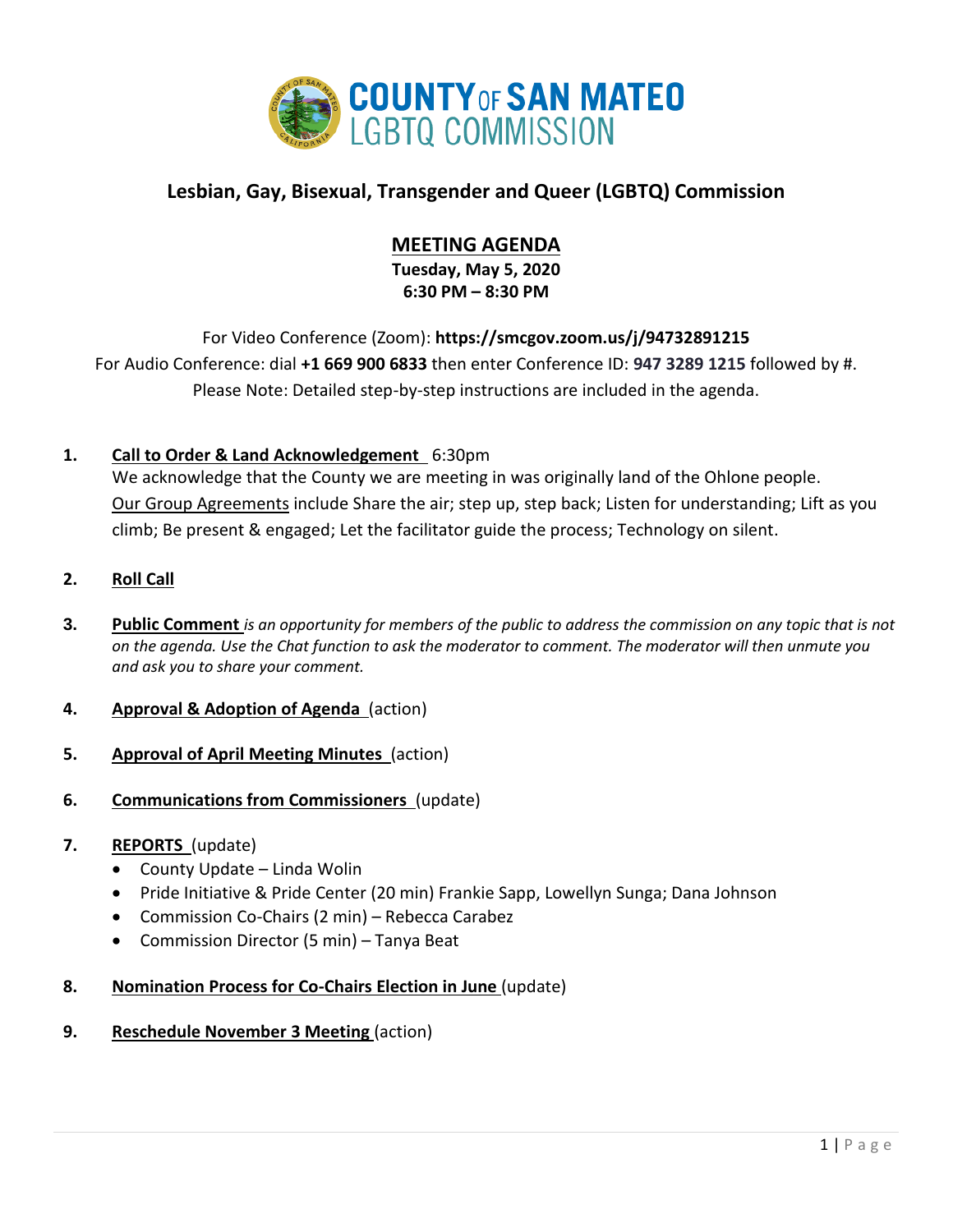## **10. All County Cities Pride Proclamations & Flag-raisings Project** (update)

- Updates & Requests for Help: [Google Sheet](https://docs.google.com/spreadsheets/d/15lLQPfnNXnlG4LZB08H2AxVDZjWj2j0jPPpaQB0NJSA/edit?usp=sharing)
- Goals and Timeline for Completion

### **11. Selection of next Commission Project** – assessment of Work Plans (discussion)

### **12. Adjournment**

Public records that relate to any item on the open session agenda for a regular or special meeting of the LGBTQ Commission are available for public inspection. Those records that are distributed less than 72 hours prior to the meeting are available for public inspection at the same time they are distributed to members of the Commission. Those public records are available for public inspection at the Human Resources Department located at 455 County Center, 5<sup>th</sup> floor, Redwood City, CA 94063 by appointment. The public records may also be transmitted electronically by emailing [tbeat@smcgov.org](mailto:tbeat@smcgov.org) or calling 650-363-4467.

IN COMPLIANCE WITH THE CALIFORNIA GOVERNMENT CODE AND THE AMERICANS WITH DISABILITIES ACT, auxiliary aids and services for this meeting will be provided upon request when given three days' notice. Please call 650-363-4467 (voice) or email [tbeat@smcgov.org](mailto:tbeat@smcgov.org) to make such a request.

------------------

# **Instructions for Joining a Microsoft Teams Meeting via Computer or Phone**

#### **Best Practices:**

- Please mute your microphone when you are not speaking to minimize audio feedback
- If possible, utilize headphones or ear buds to minimize audio feedback

• If participating via videoconference, you can use your computer audio OR you can use the dial-in option (Option 2 below).

• **Members of the Public:** Use the Chat function to ask the moderator your question or comment on an Agenda item. The moderator will then ask you to unmute yourself for the comment.

#### **Options for Joining**

- **A. Videoconference with Computer Audio – see Option 1 below**
- **B. Videoconference with Phone Call Audio – see Option 2 below**
- **C. Calling in from iPhone or Telephone/Landline – see Option 3 below**

Videoconference Options: You do not need to download Zoom in order to use the video conferencing. However, you **MUST have internet access**. If you want to use video, your computer needs to have a camera that can show you to the rest of the participants and vice versa.